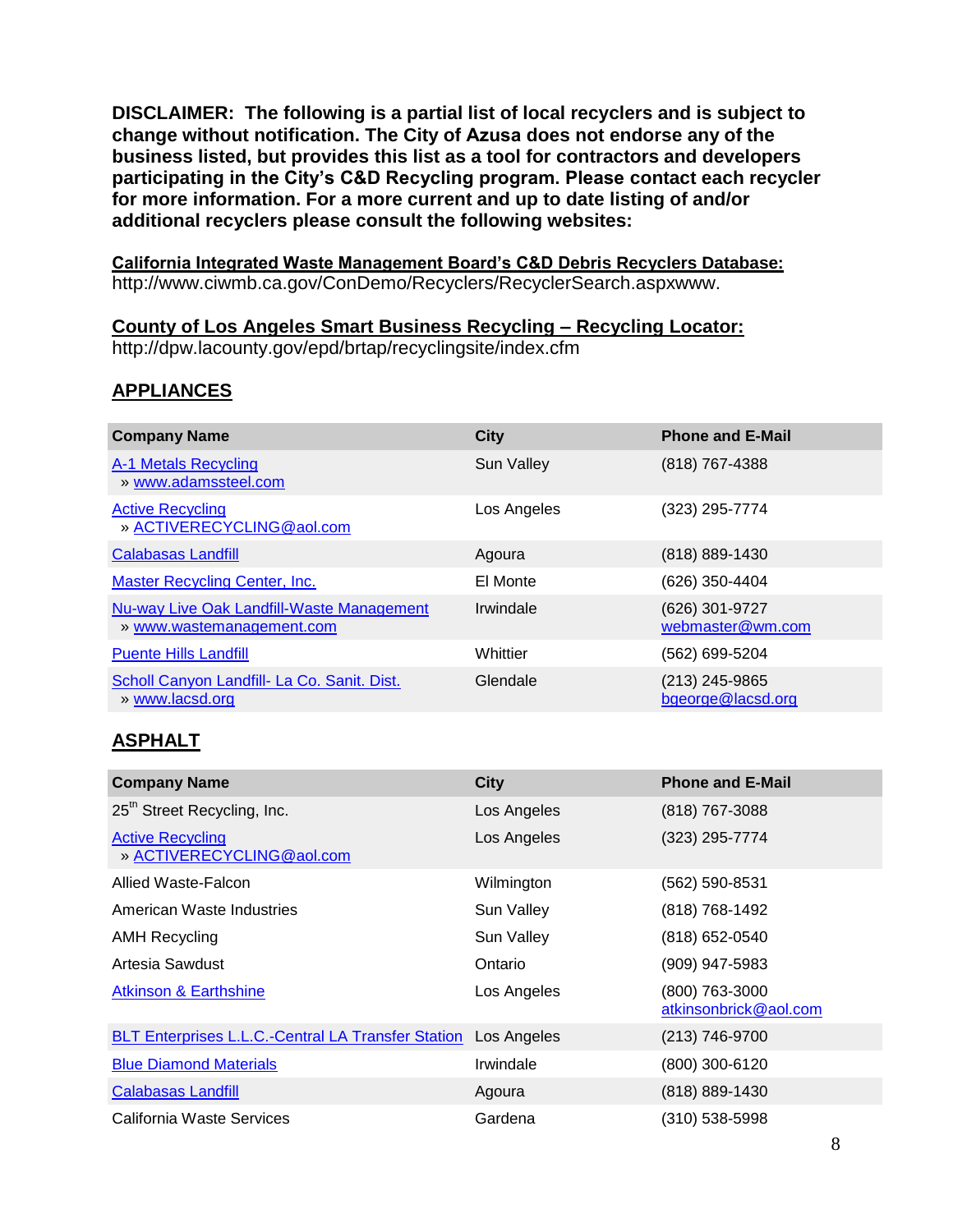| <b>Calmat / Industrial Asphalt-Los Angeles</b><br>» www.vulcanmaterials.com | Los Angeles                 | $(213)$ 268-2886<br>marketing@calmat.com    |
|-----------------------------------------------------------------------------|-----------------------------|---------------------------------------------|
| <b>Calmat-Sun Valley Rock</b><br>» www.vulcanmaterials.com                  | Sun Valley                  | (818) 983-0146<br>marketing@calmat.com      |
| Calmat-Wilmington<br>» www.vulcanmaterials.com                              | Wilmington                  | (818) 856-6156<br>marketing@calmat.com      |
| <b>Chandler's Landfill</b><br>» http://lapdw.org/swims/general              | <b>Rolling Hills Estate</b> | (310) 784-2905                              |
| City Terrace Recycling, LLC                                                 | Los Angeles                 | (323) 780-7150                              |
| <b>Community Recycling/Resource Recovery</b>                                | Sun Valley                  | (818) 767-7511                              |
| <b>Construction and Demolition Recycling</b>                                | South Gate                  | $(323)$ 357-6900                            |
| Dan Copp Crushing / Copp Materials - Anaheim                                | Anaheim                     | (714) 777-6400                              |
| Dan Copp Crushing / Copp Materials - Beaumont                               | <b>Beaumont</b>             | (800) DUMPSITE                              |
| Dan Copp Crushing / Copp Materials - Chino                                  | Chino                       | (800) DUMPSITE                              |
| Dan Copp Crushing / Copp Materials - Colton                                 | Colton                      | (800) DUMPSITE                              |
| Dan Copp Crushing / Copp Materials - Fontana                                | Fontana                     | (800) DUMPSITE                              |
| Dan Copp Crushing / Copp Materials - Redlands                               | Redlands                    | (800) DUMPSITE                              |
| Dan Copp Crushing Corp. - Santa Fe Springs                                  | Santa Fe Springs            | (714) 777-6400                              |
| Dan Copp Crushing / Copp Materials - Sun City                               | Sun City                    | (800) DUMPSITE                              |
| Dan Copp Crushing / Copp Materials - Temecula                               | Temecula                    | (800) DUMPSITE                              |
| Downtown Diversion                                                          | Los Angeles                 | $(213)$ 612-5005                            |
| Earth Shine (Atkinson)                                                      | Los Angeles                 | (800) 763-3000                              |
| <b>EarthShine</b>                                                           | Los Angeles                 | (714) 897-4311                              |
| East Valley Diversion                                                       | Sun Valley                  | $(323)$ 353-0062                            |
| <b>Falcon Transfer Station</b>                                              | Wilmington                  | (562) 590-8531                              |
| Falcon(JWR) Transfer Center-Wilmington (BFI)<br>» www.bfi.com               | Wilmington                  | (562) 432-2268<br>richard@jwrecycling.com   |
| <b>Granite Construction Company</b>                                         | Littlerock                  | (805) 726-4447                              |
| Hanson Aggregates                                                           | Huntington Beach            | (800) 300-6120                              |
| Hanson Aggregates (Main Office)                                             | Irwindale                   | (800) 300-6120                              |
| Hanson Aggregates                                                           | Orange                      | (800) 300-6120                              |
| Hanson Aggregates                                                           | North Long Beach            | (800) 300-6120                              |
| Hanson Aggregates                                                           | Santa Monica                | (800) 300-6120                              |
| <b>Hanson Aggregates</b><br>» www.hansonamerica.com                         | South Gate                  | (800) 300-6120                              |
| Hanson Aggregates                                                           | South Long Beach            | (800) 300-6120                              |
| Little Rock Aggregate & Hot Mix Facility                                    | Littlerock                  | (661) 533-0145                              |
| <b>Looney Bins Inc.</b><br>» www.looneybins.com                             | Sun Valley                  | (800) 566-6392<br>mikehammer@looneybins.com |
| <b>Master Recycling Center, Inc.</b>                                        | El Monte                    | (626) 350-4404                              |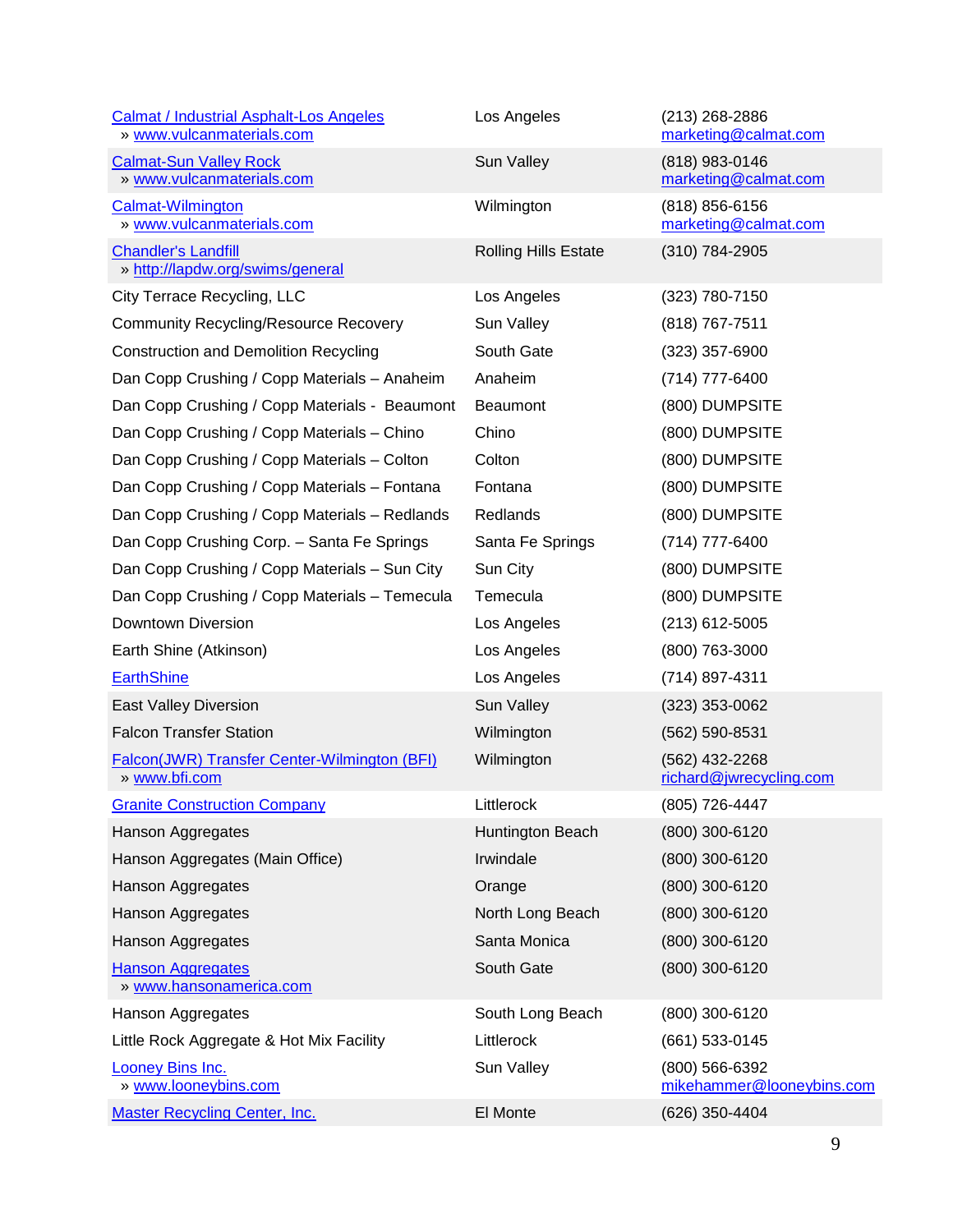| <b>Madison Materials</b>                                               | Santa Ana             | (714) 664-0159                         |
|------------------------------------------------------------------------|-----------------------|----------------------------------------|
| <b>NASA Disposal</b>                                                   | Montobello            | (888) 888-0388                         |
| Newman And Sons, Inc.<br>» www.newmansons.com                          | Sun Valley            | (818) 767-0700                         |
| Nu-way Live Oak Landfill-Waste Management<br>» www.wastemanagement.com | Irwindale             | (626) 305-5308<br>webmaster@wm.com     |
| P. W. Gillibrand                                                       | Simi Valley           | (805) 526-2195                         |
| <b>Puente Hills Landfill</b>                                           | Industry              | (562) 695-8264                         |
| Reclaimed Aggregates Inc.                                              | Colton                | (951) 387-8955                         |
| Recycled Aggregate Materials Co, Inc.                                  | Sun Valley            | (818) 767-0700                         |
| Recycled Base Materials, Inc.                                          | Sun Valley            | (818) 767-3088<br>recycledbase@aol.com |
| Santa Monica Recycling and Transfer Station                            | Santa Monica          | (310) 829-7323                         |
| Scholl Canyon Landfill- La Co. Sanit. Dist.<br>» www.lacsd.org         | Glendale              | (323) 245-9865<br>bgeorge@lacsd.org    |
| <b>Shamrock Base</b>                                                   | Los Angeles           | (323) 223-2366                         |
| Simi Valley Base                                                       | Simi Valley           | (805) 520-3595                         |
| Skanska USA Civil West CA. District Inc.                               | <b>Thousand Palms</b> | 909-841-2794                           |
| Southwest Hauling and Disposal Company                                 | Wilmington            | $(310) 546 - 4855$                     |
| Sun Valley Rock & Asphalt                                              | Sun Valley            | (818) 983-0146                         |
| Tapo Rock and Sand                                                     | Simi Valley           | (805) 526-2899                         |
| <b>Valley Base Materials</b>                                           | Los Angeles           | $(323) 583 - 7913$                     |
| <b>Valley Base Materials</b>                                           | Sun Valley            | (818) 767-3088<br>recycledbase@aol.com |
| Vulcan Materials - Irwindale                                           | Irwindale             | (626) 334-4913                         |
| <b>Vulcan Materials-Littlerock</b>                                     | Littlerock            | (661) 533-2127                         |
| Vulcan Materials - Palmdale                                            | Palmdale              | (661) 533-2125                         |
| <b>Vulcan Materials-Sun Valley</b><br>» ww.vulcanmaterials.com         | Sun Valley            | (818) 983-0146<br>CalMat_info@VMCmail  |

## **BRICK**

| <b>Company Name</b>                                       | <b>City</b> | <b>Phone and E-Mail</b> |
|-----------------------------------------------------------|-------------|-------------------------|
| <b>Active Recycling</b><br>» ACTIVERECYCLING@aol.com      | Los Angeles | (323) 295-7774          |
| Allied Waste-Falcon                                       | Wilmington  | (562) 590-8531          |
| American Waste Industries                                 | Sun Valley  | (818) 768-1492          |
| <b>BLT Enterprises L.L.C.-Central LA Transfer Station</b> | Los Angeles | (213) 746-9700          |
| <b>Calabasas Landfill</b>                                 | Agoura      | (818) 889-1430          |
| California Waste Services                                 | Gardena     | (310) 538-5998          |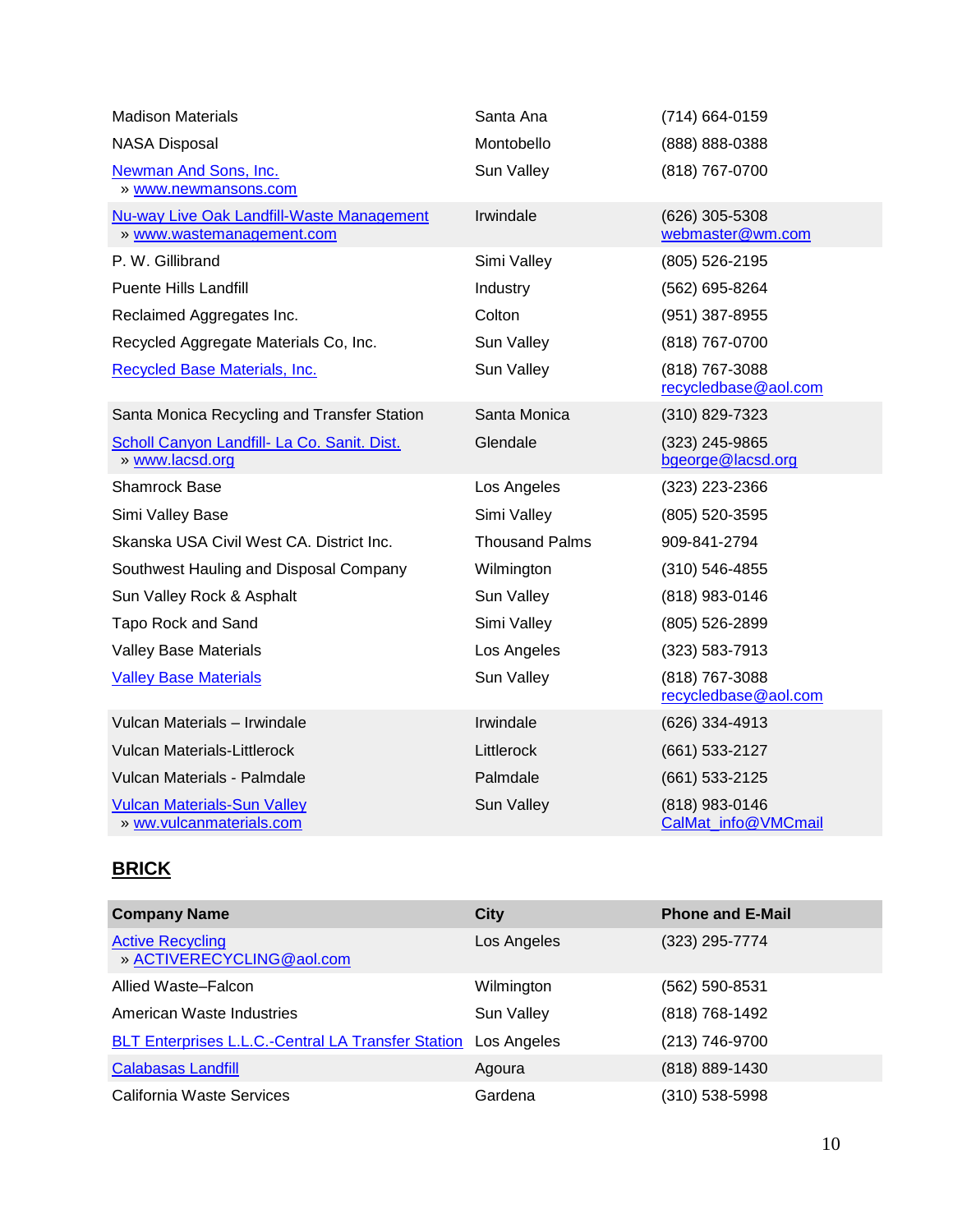| <b>Chandler's Landfill</b><br>» http://lapdw.org/swims/general                | <b>Rolling Hills Estate</b> | (310) 784-2905                              |
|-------------------------------------------------------------------------------|-----------------------------|---------------------------------------------|
| <b>Community Recycling and Resource Recovery</b>                              | Sun Valley                  | (818) 767-6000                              |
| <b>Falcon(JWR) Transfer Center-Wilmington (BFI)</b><br>» www.bfi.com          | Wilmington                  | (562) 432-2268<br>richard@jwrecycling.com   |
| <b>Freeway Building Materials</b>                                             | Los Angeles                 | (323) 261-8904                              |
| HTP Enterprises, Inc.                                                         | South El Monte              | (800) 974-9732                              |
| <b>Looney Bins Inc.</b><br>» www.looneybins.com                               | Sun Valley                  | (800) 566-6392<br>mikehammer@looneybins.com |
| <b>Madison Materials</b>                                                      | Santa Ana                   | (714) 664-0159                              |
| <b>Master Recycling Center, Inc.</b>                                          | El Monte                    | (626) 350-4404                              |
| <b>NASA Disposal</b>                                                          | Montobello                  | (888) 888-0388                              |
| <b>Nu-way Live Oak Landfill-Waste Management</b><br>» www.wastemanagement.com | Irwindale                   | (626) 305-5308<br>webmaster@wm.com          |
| Resource Conservation Group, LLC                                              | Lost Angeles                | (213) 278-2815                              |
| Santa Monica Recycling and Transfer Station                                   | Santa Monica                | (310) 829-7323                              |
| Scholl Canyon Landfill- La Co. Sanit. Dist.<br>» www.lacsd.org                | Glendale                    | (323) 245-9865<br>bgeorge@lacsd.org         |
| Southwest Hauling and Disposal Company                                        | Wilmington                  | (310) 546-4855                              |
| <b>Tapo Rock and Sand</b>                                                     | Simi Valley                 | (805) 526-2899                              |

# **CARPET**

| <b>Company Name</b>                                                        | <b>City</b>      | <b>Phone and E-Mail</b> |
|----------------------------------------------------------------------------|------------------|-------------------------|
| <b>Active Recycling</b><br>» ACTIVERECYCLING@aol.com                       | Los Angeles      | (323) 295-7774          |
| California Waste Services                                                  | Gardena          | (310) 538-5998          |
| Capet Pad Conversion USA Inc.                                              | Gardena          | (800) 900-3626          |
| <b>Carpet Pad Recycling</b>                                                | South El Monte   | (626) 444-6048          |
| Carpeteria                                                                 | Lancaster        | (661) 951-2200          |
| Carson Transfer Station (U.S.A. Waste of CA. Inc.)                         | Carson           | (310) 217-6300          |
| <b>Community Recycling/Resource Recovery</b>                               | Sun Valley       | (818) 767-7511          |
| <b>Construction and Demolition Recycling</b>                               | South Gate       | (323) 357-6900          |
| <b>DFS Flooring</b>                                                        | Van Nuys         | (818) 374-5200          |
| <b>DFS Flooring</b>                                                        | <b>Fullerton</b> | $(714) 518 - 1088$      |
| <b>Dupont Carpet Reclamation/recycle Cntr</b><br>» www.flooring.dupont.com | Van Nuys         | (818) 374-5200          |
| Hi-Waste Disposal                                                          | Artesia          | (562) 865-8068          |
| <b>JP-Rebon Wholesalers</b>                                                | Anaheim          | (714) 779-1565          |
| Los Angeles Fiber Company                                                  | Vernon           | (323) 589-5637          |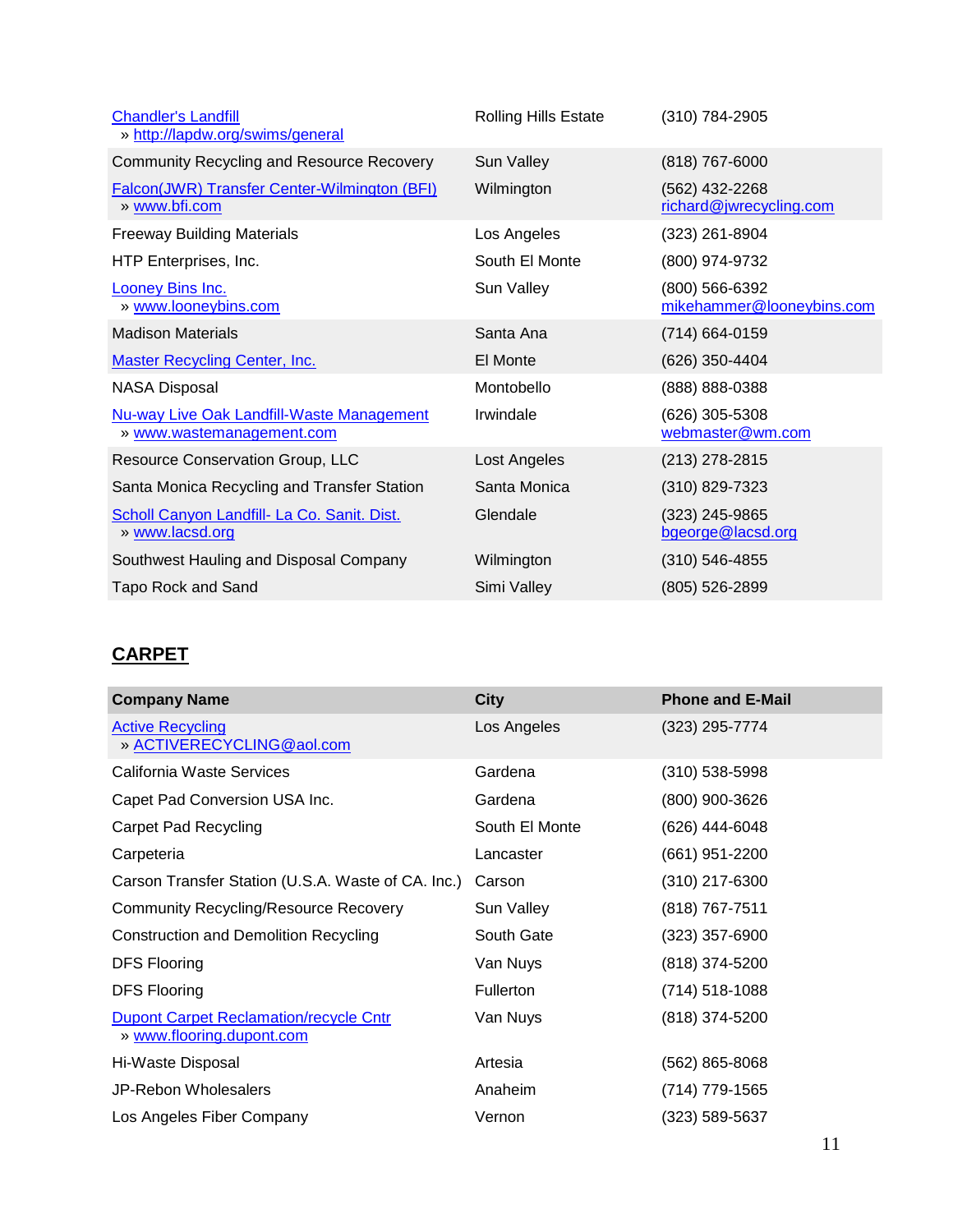| <b>Madison Materials</b>                    | Santa Ana    | (714) 664-0159 |
|---------------------------------------------|--------------|----------------|
| Santa Monica Recycling and Transfer Station | Santa Monica | (310) 829-7323 |
| Shaw                                        | Los Angeles  | (877) 502-SHAW |

### **CONCRETE**

| <b>Company Name</b>                                                         | <b>City</b>                 | <b>Phone and E-Mail</b>                 |
|-----------------------------------------------------------------------------|-----------------------------|-----------------------------------------|
| 25 <sup>th</sup> Street Recycling, Inc.                                     | Los Angeles                 | (818) 767-3088                          |
| <b>Active Recycling</b><br>» ACTIVERECYCLING@aol.com                        | Los Angeles                 | (323) 295-7774                          |
| <b>Allied Waste-Falcon</b>                                                  | Wilmington                  | (562) 590-8531                          |
| American Waste Industries                                                   | Sun Valley                  | (818) 768-1492                          |
| <b>AMH Recycling</b>                                                        | Sun Valley                  | (818) 652-0540                          |
| <b>Atkinson &amp; Earthshine</b>                                            | Los Angeles                 | (800) 763-3000<br>atkinsonbrick@aol.com |
| <b>BLT Enterprises L.L.C.-Central LA Transfer Station</b>                   | Los Angeles                 | (213) 746-9700                          |
| <b>Blue Diamond Materials</b>                                               | Irwindale                   | (800) 300-6120                          |
| <b>Calabasas Landfill</b>                                                   | Agoura                      | (818) 889-1430                          |
| California Waste Services                                                   | Gardena                     | $(310)$ 538-5998                        |
| <b>Calmat / Industrial Asphalt-Los Angeles</b><br>» www.vulcanmaterials.com | Los Angeles                 | (213) 268-2886<br>marketing@calmat.com  |
| <b>Calmat-Sun Valley Rock</b><br>» www.vulcanmaterials.com                  | Sun Valley                  | (818) 983-0146<br>marketing@calmat.com  |
| <b>Calmat-Wilmington</b><br>» www.vulcanmaterials.com                       | Wilmington                  | (818) 856-6156<br>marketing@calmat.com  |
| <b>Chandler's Landfill</b><br>» http://lapdw.org/swims/general              | <b>Rolling Hills Estate</b> | (310) 784-2914                          |
| Carson Transfer Station (U.S.A. Waste of CA. Inc.)                          | Carson                      | (310) 217-6300                          |
| City Terrace Recycling, LLC                                                 | Los Angeles                 | (323) 780-7150                          |
| <b>Community Recycling/Resource Recovery</b>                                | Sun Valley                  | (818) 767-7511                          |
| <b>Construction and Demolition Recycling</b>                                | South Gate                  | (323) 357-6900                          |
| Dan Copp Crushing / Copp Materials - Anaheim                                | Anaheim                     | (800) DUMPSITE                          |
| Dan Copp Crushing / Copp Materials - Beaumont                               | <b>Beaumont</b>             | (800) DUMPSITE                          |
| Dan Copp Crushing / Copp Materials - Chino                                  | Chino                       | (800) DUMPSITE                          |
| Dan Copp Crushing Corp. - Santa Fe Springs                                  | Santa Fe Springs            | (714) 777-6400                          |
| Dan Copp Crushing / Copp Materials - Sun City                               | Sun City                    | (800) DUMPSITE                          |
| Dan Copp Crushing / Copp Materials - Temecula                               | Temecula                    | (800) DUMPSITE                          |
| Downtown Diversion                                                          | Los Angeles                 | (213) 612-5005                          |
| <b>EarthShine</b>                                                           | Los Angeles                 | (714) 897-4311                          |
| Earth Shine (Atkinson)                                                      | Los Angeles                 | (800) 763-3000                          |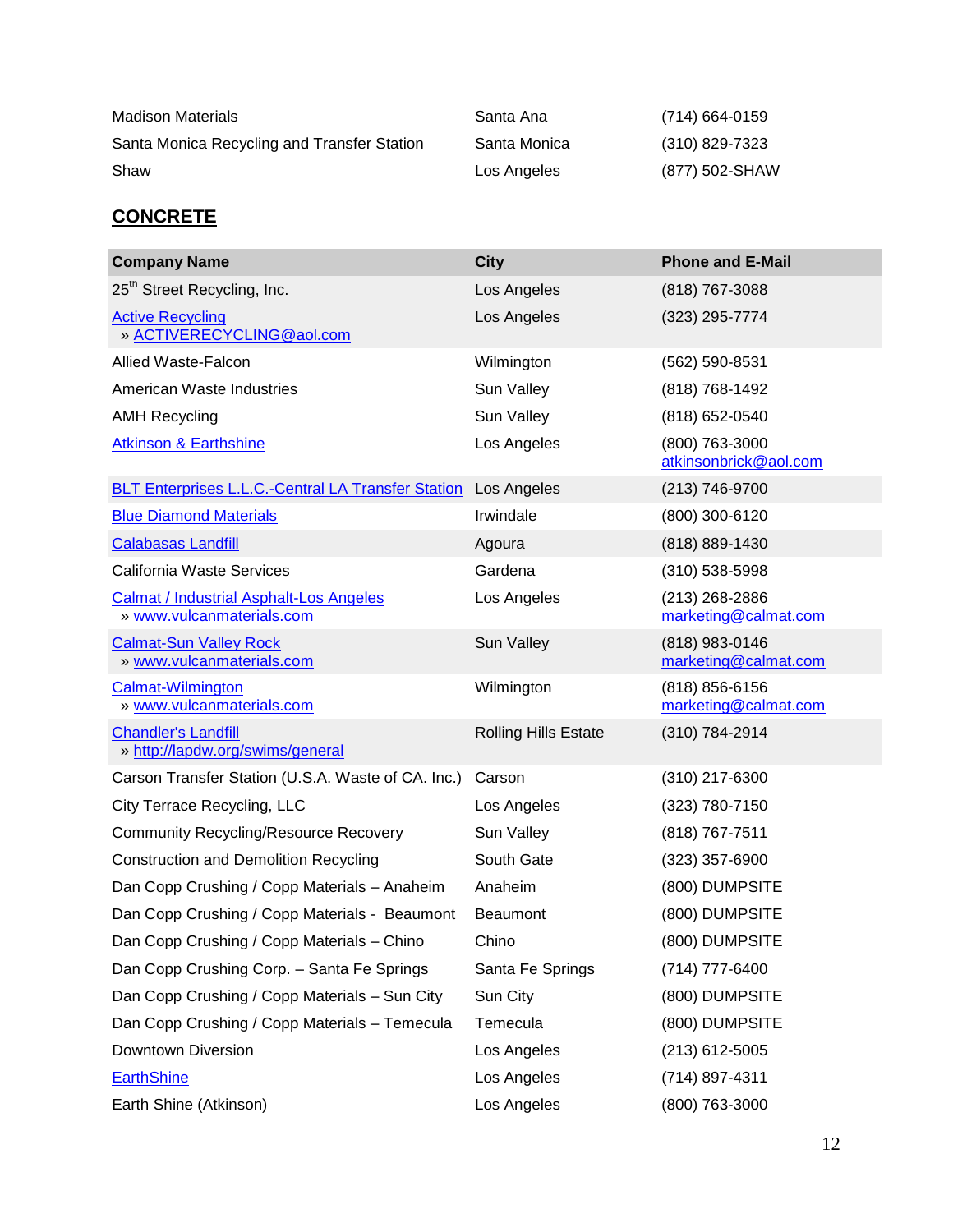| <b>East Valley Diversion</b>                                                  | Sun Valley              | $(323)$ 353-0062                            |
|-------------------------------------------------------------------------------|-------------------------|---------------------------------------------|
| Falcon(JWR) Transfer Center-Wilmington (BFI)<br>» www.bfi.com                 | Wilmington              | (562) 432-2268<br>richard@jwrecycling.com   |
| General Waste Disposal                                                        | Whittier                | (626) 444-6282                              |
| <b>Granite Construction Company</b>                                           | Littlerock              | (805) 726-4447                              |
| <b>Granite Construction Company-29 Palms</b><br>Aggregate                     | <b>Twentynine Palms</b> | (760) 365-1654                              |
| Hanson Aggregates                                                             | Huntington Beach        | (800) 300-6120                              |
| Hanson Aggregates (Main Office)                                               | Irwindale               | (800) 300-6120                              |
| Hanson Aggregates                                                             | Orange                  | (800) 300-6120                              |
| Hanson Aggregates                                                             | Santa Monica            | (800) 300-6120                              |
| <b>Hanson Aggregates</b><br>» www.hansonamerica.com                           | South Gate              | (800) 300-6120                              |
| Littlerock Aggregate and Hot Mix Facility                                     | Littlerock              | (661) 533-0145                              |
| Looney Bins Inc.<br>» www.looneybins.com                                      | Sun Valley              | (800) 566-6392<br>mikehammer@looneybins.com |
| <b>Madison Materials</b>                                                      | Santa Ana               | (714) 664-0159                              |
| <b>Master Recycling Center, Inc.</b>                                          | El Monte                | (626) 350-4404                              |
| <b>NASA Disposal</b>                                                          | Montobello              | (888) 888-0388                              |
| <b>Newman And Sons, Inc.</b><br>» www.newmansons.com                          | Sun Valley              | (818) 767-0700                              |
| <b>Nu-way Live Oak Landfill-Waste Management</b><br>» www.wastemanagement.com | Irwindale               | (626) 305-5308<br>webmaster@wm.com          |
| P. W. Gillibrand                                                              | Simi Valley             | $(805)$ 526-2195                            |
| Recycled Aggregate Materials Co, Inc.                                         | Sun Valley              | (818) 767-0700                              |
| Recycled Base Materials, Inc.                                                 | Sun Valley              | (818) 767-3088<br>recycledbase@aol.com      |
| Scholl Canyon Landfill- La Co. Sanit. Dist.<br><u>» www.lacsd.org</u>         | Glendale                | (323) 245-9865<br>bgeorge@lacsd.org         |
| <b>Shamrock Base</b>                                                          | Los Angeles             | (323) 223-2366                              |
| Tapo Rock and Sand                                                            | Simi Valley             | (805) 526-2899                              |
| <b>Valley Base Materials</b>                                                  | Los Angeles             | $(323) 583 - 7913$                          |
| <b>Valley Base Materials</b>                                                  | Sun Valley              | (818) 767-3088<br>recycledbase@aol.com      |
| <b>Vulcan Materials-Littlerock</b><br>» www.vulcanmateirals.com               | Littlerock              | (661) 533-2127<br>CalMat_info@VMCmail.com   |
| <b>Vulcan Materials-Sun Valley</b><br>» ww.vulcanmaterials.com                | Sun Valley              | (818) 768-4157<br>CalMat info@VMCmail.com   |
| <b>Vulcan Materials-Wilmington</b>                                            | Wilmington              | $(310)$ 834-2655                            |

### **DRYWALL**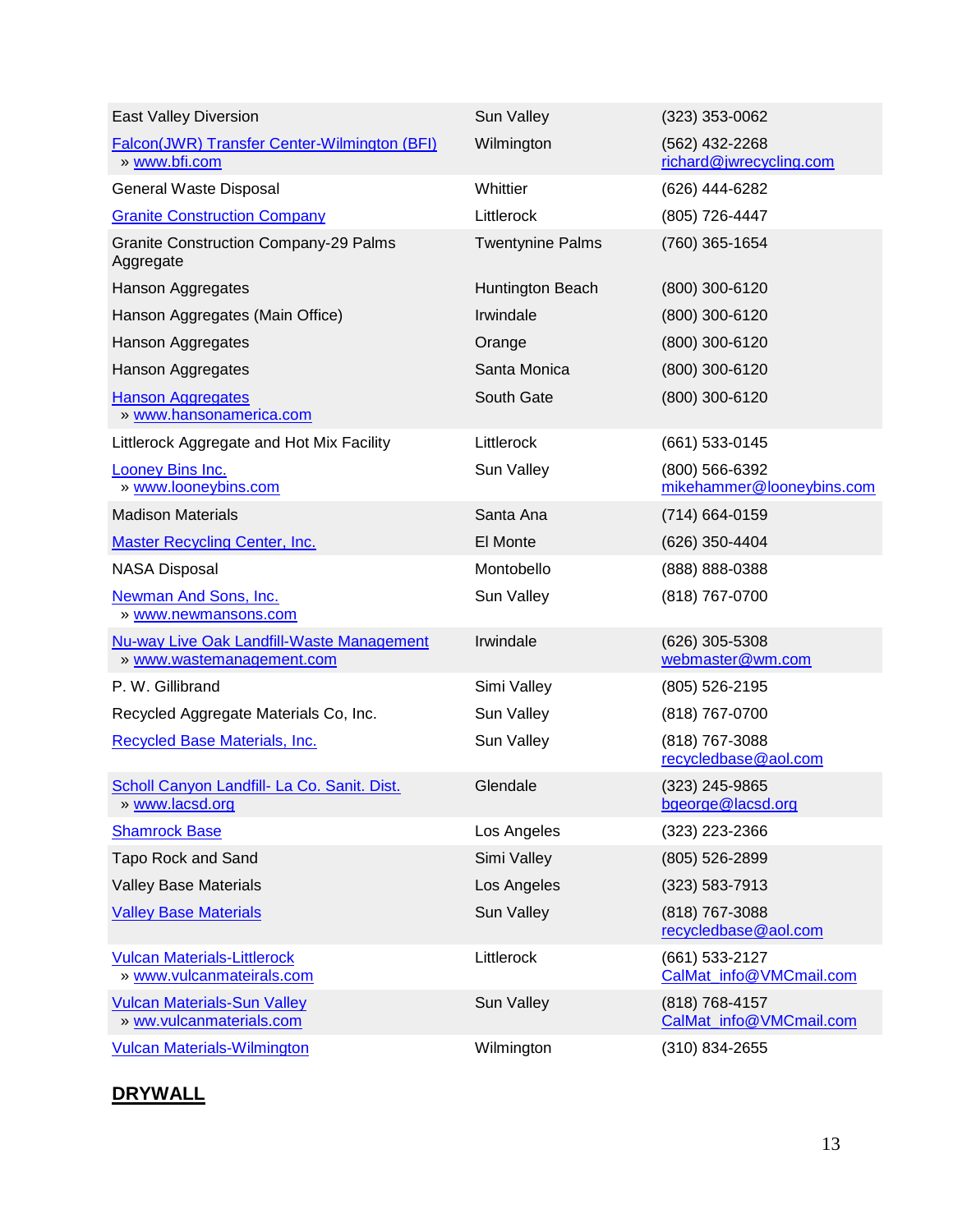| <b>Company Name</b>                                                           | <b>City</b>  | <b>Phone and E-Mail</b>                     |
|-------------------------------------------------------------------------------|--------------|---------------------------------------------|
| <b>Active Recycling</b><br>» ACTIVERECYCLING@aol.com                          | Los Angeles  | (323) 295-7774                              |
| American Waste Industries                                                     | Sun Valley   | (818) 768-1492                              |
| <b>Calabasas Landfill</b>                                                     | Agoura       | (818) 889-1430                              |
| <b>California Waste Services</b>                                              | Gardena      | (310) 538-5998                              |
| City Terrace Recycling, LLC                                                   | Los Angeles  | (323) 780-7150                              |
| <b>Community Recycling/Resource Recovery</b>                                  | Sun Valley   | (818) 767-7511                              |
| <b>Construction and Demolition Recycling</b>                                  | South Gate   | $(323)$ 357-6900                            |
| <b>Downtown Diversion</b>                                                     | Los Angeles  | $(213)$ 612-5005                            |
| Falcon(JWR) Transfer Center-Wilmington (BFI)<br>» www.bfi.com                 | Wilmington   | (562) 432-2268<br>richard@jwrecycling.com   |
| <b>Falcon Transfer Station</b>                                                | Wilmington   | (562) 590-8531                              |
| General Waste Disposal                                                        | Whittier     | (626) 444-6282                              |
| Habitat For Humanity Home Improvement Store                                   | Gardena      | $(310)$ 323-4663                            |
| Looney Bins Inc.<br>» www.looneybins.com                                      | Sun Valley   | (800) 566-6392<br>mikehammer@looneybins.com |
| <b>Madison Materials</b>                                                      | Santa Ana    | (714) 664-0159                              |
| <b>NASA Disposal</b>                                                          | Montobello   | (888) 888-0388                              |
| Newman And Sons, Inc.<br>» www.newmansons.com                                 | Sun Valley   | (818) 767-0700                              |
| <b>Nu-way Live Oak Landfill-Waste Management</b><br>» www.wastemanagement.com | Irwindale    | (626) 301-9727<br>webmaster@wm.com          |
| Santa Monica Recycling and Transfer Station                                   | Santa Monica | (310) 829-7323                              |
| Scholl Canyon Landfill- La Co. Sanit. Dist.<br>» www.lacsd.org                | Glendale     | (323) 245-9865<br>bgeorge@lacsd.org         |

### **FLOORING**

| <b>Company Name</b>                                                        | <b>City</b> | <b>Phone and E-Mail</b> |
|----------------------------------------------------------------------------|-------------|-------------------------|
| <b>Active Recycling</b><br>» ACTIVERECYCLING@aol.com                       | Los Angeles | (323) 295-7774          |
| <b>Calabasas Landfill</b>                                                  | Agoura      | (818) 889-1430          |
| Carson Transfer Station (U.S.A. Waste of CA.<br>Inc.)                      | Carson      | $(310)$ 217-6300        |
| City Terrace Recycling, LLC                                                | Los Angeles | (323) 780-7150          |
| <b>Community Recycling and Resource Recovery</b>                           | Sun Valley  | $(818)$ 767-6000        |
| <b>Dupont Carpet Reclamation/recycle Cntr</b><br>» www.flooring.dupont.com | Van Nuys    | (818) 374-5200          |
| <b>DFS Flooring</b>                                                        | Van Nuys    | (818) 374-5200          |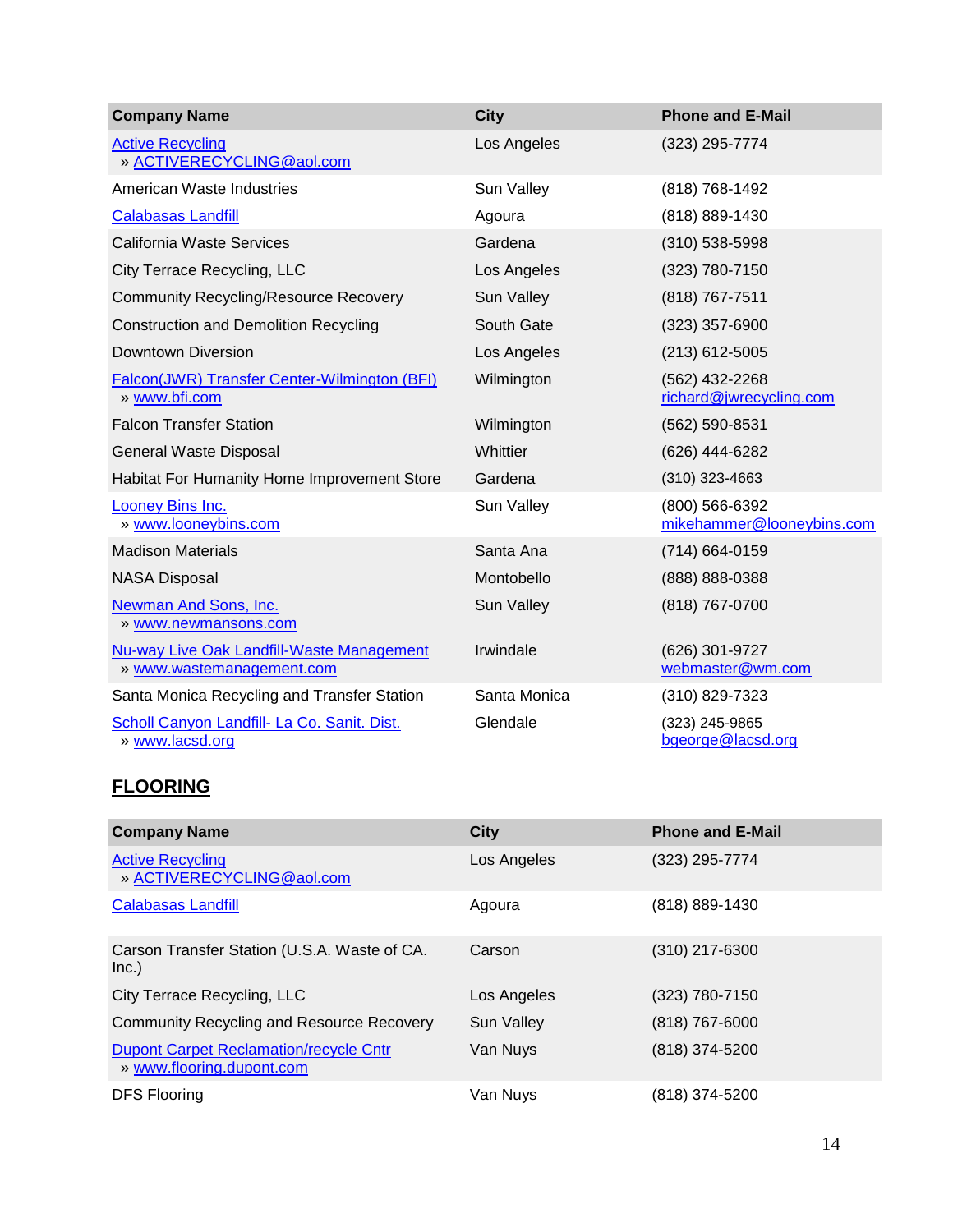| <b>DFS Flooring</b>                                                    | Fullerton   | (714) 518-1088                            |
|------------------------------------------------------------------------|-------------|-------------------------------------------|
| Falcon(JWR) Transfer Center-Wilmington (BFI)<br>» www.bfi.com          | Wilmington  | (562) 432-2268<br>richard@jwrecycling.com |
| <b>Falcon Transfer Station</b>                                         | Wilmington  | (562) 590-8531                            |
| Habitat For Humanity Home Improvement Store                            | Gardena     | $(310)$ 323-4663                          |
| <b>Master Recycling Center, Inc.</b>                                   | El Monte    | (626) 350-4404                            |
| Nu-way Live Oak Landfill-Waste Management<br>» www.wastemanagement.com | Irwindale   | (626) 301-9727<br>webmaster@wm.com        |
| <b>Resource Conservation Group</b>                                     | Los Angeles | (213) 278-2815                            |
| Scholl Canyon Landfill- La Co. Sanit. Dist.<br>» www.lacsd.org         | Glendale    | (323) 245-9865<br>bgeorge@lacsd.org       |

# **GLASS**

| <b>Company Name</b>                                                    | <b>City</b>       | <b>Phone and E-Mail</b>                   |
|------------------------------------------------------------------------|-------------------|-------------------------------------------|
| <b>Active Recycling</b><br>» ACTIVERECYCLING@aol.com                   | Los Angeles       | (323) 295-7774                            |
| <b>Associated Students Recycling - CSULB</b>                           | Long Beach        | (562) 985-5461                            |
| <b>Bestway Recycling</b>                                               | Los Angeles       | (323) 588-8157                            |
| <b>Calabasas Landfill</b>                                              | Agoura            | (818) 889-1430                            |
| <b>California Waste Services</b>                                       | Gardena           | $(310)$ 538-5998                          |
| Carson Transfer Station (U.S.A. Waste of CA.<br>Inc.)                  | Carson            | (310) 217-6300                            |
| <b>City Fibers</b>                                                     | Los Angeles       | $(323) 583 - 1013$                        |
| City Terrace Recycling, LLC                                            | Los Angeles       | (323) 780-7150                            |
| <b>Community Recycling/Resource Recovery</b>                           | <b>Sun Valley</b> | (818) 767-7511                            |
| <b>Construction and Demolition Recycling</b>                           | South Gate        | $(323)$ 357-6900                          |
| <b>Container Recycling Alliance</b>                                    | Vernon            | $(323)$ 415-0166                          |
| <b>CRA-Recycle America-Vernon</b><br>» www.craglass.com                | Vernon            | (323) 415-0170<br>webmaster@wm.com        |
| Falcon(JWR) Transfer Center-Wilmington (BFI)<br>» www.bfi.com          | Wilmington        | (562) 432-2268<br>richard@jwrecycling.com |
| <b>Falcon Transfer Station</b>                                         | Wilmington        | (562) 590-8531                            |
| Hi Waste Disposal Co.                                                  | Artesia           | (562) 865-8068                            |
| <b>Master Recycling Center, Inc.</b>                                   | El Monte          | (626) 350-4404                            |
| New Green Day LLC                                                      | Los Angeles       | $(323) 566 - 7603$                        |
| Nu-way Live Oak Landfill-Waste Management<br>» www.wastemanagement.com | Irwindale         | (626) 305-5308<br>webmaster@wm.com        |
| Scholl Canyon Landfill- La Co. Sanit. Dist.<br>» www.lacsd.org         | Glendale          | (323) 245-9865<br>bgeorge@lacsd.org       |
| South Coast Recycling                                                  | Los Angeles       | (818) 552-4078                            |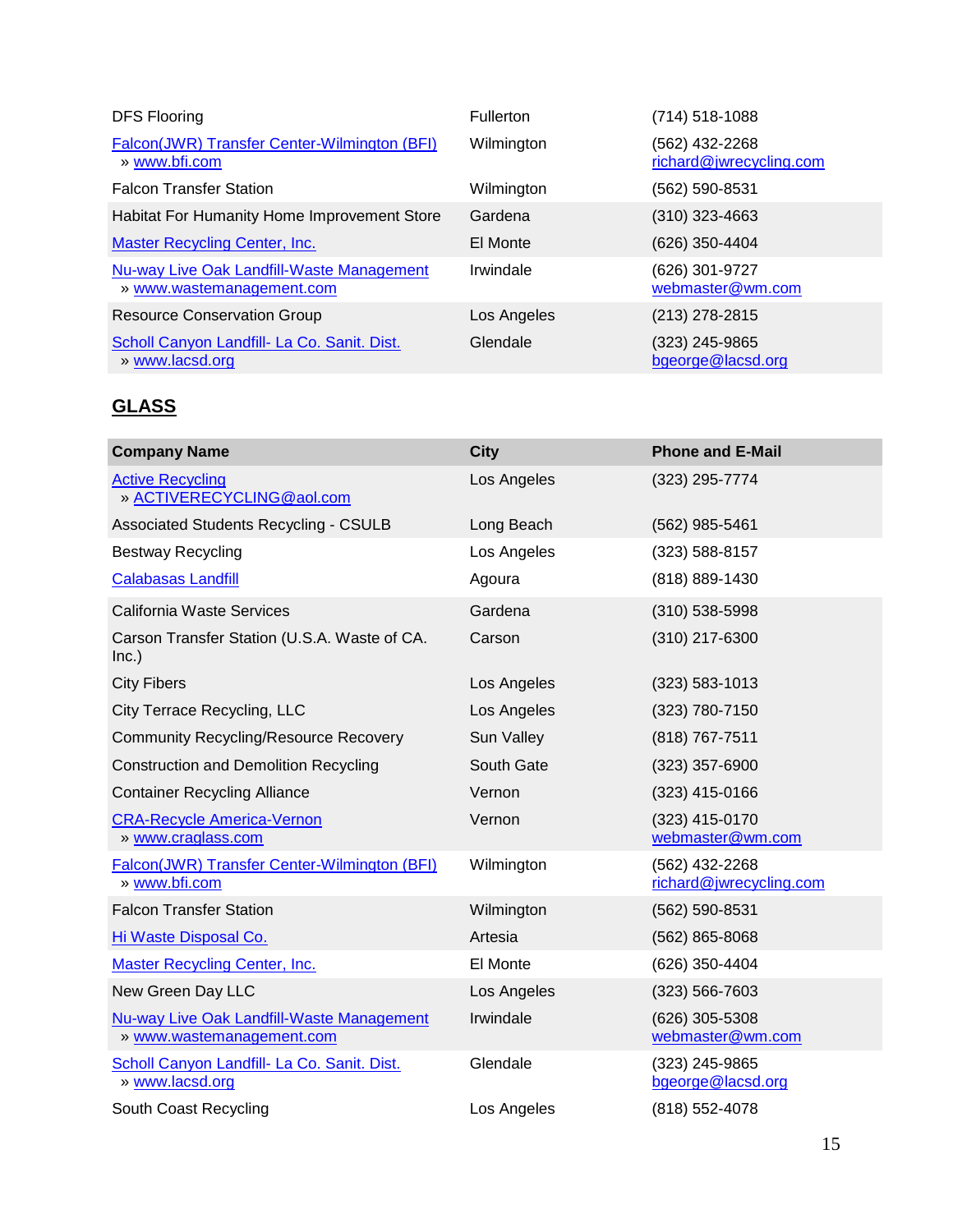| South Coast Recycling | Los Angeles | (818) 552-4068      |
|-----------------------|-------------|---------------------|
| Ultraglass, Inc.      | Chatsworth  | (818) 772-7744      |
| » www.ultraglas.com   |             | sales@ultraglas.com |

## **GRAVEL**

| <b>Company Name</b>                                                           | <b>City</b>                 | <b>Phone and E-Mail</b>                     |
|-------------------------------------------------------------------------------|-----------------------------|---------------------------------------------|
| 25 <sup>th</sup> Street Recycling, Inc.                                       | Los Angeles                 | (818) 767-3088                              |
| <b>AMH Recycling</b>                                                          | Sun Valley                  | (818) 652-0540                              |
| <b>Active Recycling</b><br>» ACTIVERECYCLING@aol.com                          | Los Angeles                 | (323) 295-7774                              |
| Allied Waste-Falcon                                                           | Wilmington                  | (562) 590-8531                              |
| American Waste Industries                                                     | Sun Valley                  | (818) 768-1492                              |
| <b>California Waste Services</b>                                              | Gardena                     | $(310)$ 538-5998                            |
| Carson Transfer Station (U.S.A. Waste of CA. Inc.)                            | Carson                      | $(310)$ 217-6300                            |
| <b>Chandler's Landfill</b><br>» http://lapdw.org/swims/general                | <b>Rolling Hills Estate</b> | (310) 784-2914                              |
| City Terrace Recycling, LLC                                                   | Los Angeles                 | $(323)$ 780-7150                            |
| <b>Community Recycling/Resource Recovery</b>                                  | Sun Valley                  | (818) 767-7511                              |
| Dan Copp Crushing / Copp Materials - Anaheim                                  | Anaheim                     | (714) 777-6400                              |
| Dan Copp Crushing / Copp Materials - Beaumont                                 | <b>Beaumont</b>             | (800) DUMPSITE                              |
| Dan Copp Crushing / Copp Materials - Chino                                    | Chino                       | (800) DUMPSITE                              |
| Dan Copp Crushing / Copp Materials - Colton                                   | Colton                      | (800) DUMPSITE                              |
| Dan Copp Crushing / Copp Materials - Fontana                                  | Fontana                     | (800) DUMPSITE                              |
| Dan Copp Crushing / Copp Materials - Redlands                                 | Redlands                    | (800) DUMPSITE                              |
| Dan Copp Crushing Corp. - Santa Fe Springs                                    | Santa Fe Springs            | (714) 777-6400                              |
| Downtown Diversion                                                            | Los Angeles                 | $(213)$ 612-5005                            |
| <b>EarthShine</b>                                                             | Los Angeles                 | (714) 897-4311                              |
| East Valley Diversion                                                         | Sun Valley                  | $(323)$ 353-0062                            |
| Falcon(JWR) Transfer Center-Wilmington (BFI)<br>» www.bfi.com                 | Wilmington                  | (562) 432-2268<br>richard@jwrecycling.com   |
| <b>Falcon Transfer Station</b>                                                | Wilmington                  | (562) 590-8531                              |
| General Waste Disposal                                                        | Whittier                    | (626)444-6282                               |
| Looney Bins Inc.<br>» www.looneybins.com                                      | Sun Valley                  | (800) 566-6392<br>mikehammer@looneybins.com |
| <b>NASA Disposal</b>                                                          | Montobello                  | (888) 888-0388                              |
| <b>Newman And Sons, Inc.</b><br>» www.newmansons.com                          | Sun Valley                  | (818) 767-0700                              |
| <b>Nu-way Live Oak Landfill-Waste Management</b><br>» www.wastemanagement.com | Irwindale                   | (626) 305-5308<br>webmaster@wm.com          |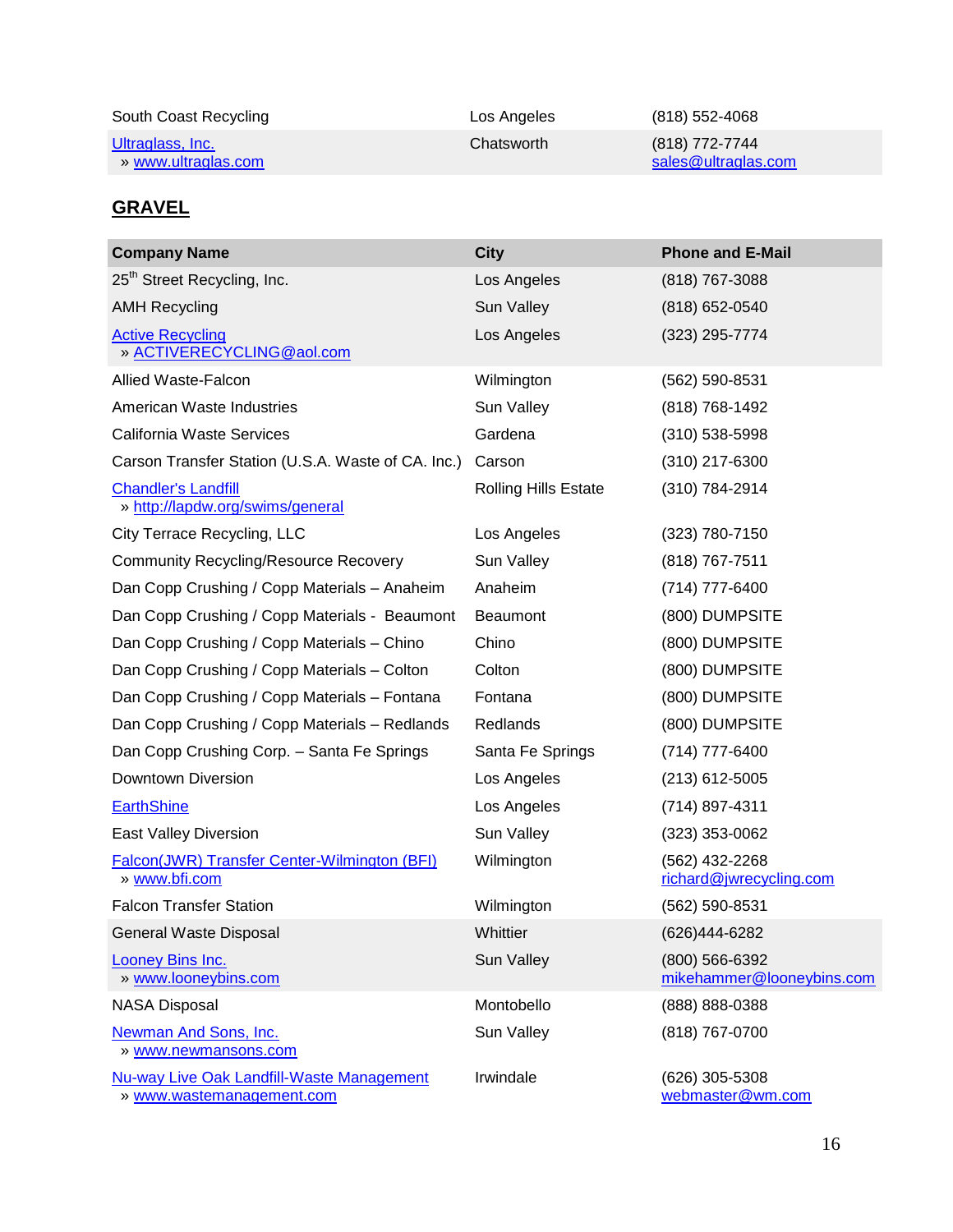| Recycled Aggregate Materials Co, Inc.                           |  |  |
|-----------------------------------------------------------------|--|--|
| Scholl Canyon Landfill- La Co. Sanit. Dist.<br>» www.lacsd.org  |  |  |
| Simi Valley Base                                                |  |  |
| <b>Vulcan Materials-Littlerock</b><br>» www.vulcanmateirals.com |  |  |

### **METAL**

Sun Valley (818) 767-0700 Glendale (213) 245-9865 [bgeorge@lacsd.org](mailto:bgeorge@lacsd.org) Simi Valley (805) 520-3595 Littlerock (661) 533-2127 [CalMat\\_info@VMCmail.com](mailto:CalMat_info@VMCmail.com)

| <b>Company Name</b>                                           | <b>City</b>         | <b>Phone and E-Mail</b>                   |
|---------------------------------------------------------------|---------------------|-------------------------------------------|
| A-1 Metals Recycling                                          | Sun Valley          | (818) 767-4388                            |
| <b>Active Recycling</b><br>» ACTIVERECYCLING@aol.com          | Los Angeles         | (323) 295-7774                            |
| <b>Active Recycling</b>                                       | Los Angeles         | $(323)$ 221-2555                          |
| Action Sales & Recycling Company                              | Wilmington          | $(310) 549 - 5666$                        |
| Alameda Metals                                                | Palmdale            | $(661)$ 538-0299                          |
| Alameda Street Metal                                          | Los Angeles         | $(323) 564 - 5601$                        |
| Allan Company (Main Office)                                   | <b>Baldwin Park</b> | (626) 962-4047                            |
| Allan Company - Los Angeles                                   | Los Angeles         | (626) 962-4047                            |
| Allan Company - Monrovia                                      | Monrovia            | (626) 962-4047                            |
| Alpert & Alpert Iron & Metal                                  | Los Angeles         | $(323)$ 265-4040                          |
| Alpha Recycling                                               | North Hollywood     | (818) 982-5800                            |
| Ammex Recycling Co.                                           | Los Angeles         | (323) 268-9933                            |
| Atlas Iron & Metal Co.                                        | Los Angeles         | $(323) 566 - 5184$                        |
| <b>Bestway Recycling</b>                                      | Los Angeles         | $(323) 588 - 8157$                        |
| <b>Burbank Recycling Center</b>                               | <b>Burbank</b>      | $(818)$ 238-3900                          |
| C & M Metals, Inc.                                            | Los Angeles         | (323) 234-4662                            |
| Calabasas Landfill                                            | Agoura              | (818) 889-1430                            |
| California Waste Services                                     | Gardena             | $(310)$ 538-5998                          |
| <b>Canco Recycling</b>                                        | Long Beach          | (562) 602-0622                            |
| <b>Community Recycling/Resource Recovery</b>                  | Sun Valley          | (818) 767-7511                            |
| <b>CVT Recycling</b>                                          | Anaheim             | (714) 688-0830                            |
| Dalton Recycling                                              | Anaheim             | (800) 287-3295                            |
| Downtown Diversion                                            | Los Angeles         | $(213)$ 612-5005                          |
| Falcon(JWR) Transfer Center-Wilmington (BFI)<br>» www.bfi.com | Wilmington          | (562) 432-2268<br>richard@jwrecycling.com |
| <b>General Waste Disposal</b>                                 | Whittier            | (626)444-6282                             |
| Irwindale Iron & Metal                                        | Irwindale           | (323) 681-2290                            |
| JP Paper Shredders                                            | Monrovia            | (626) 357-1775                            |
|                                                               |                     |                                           |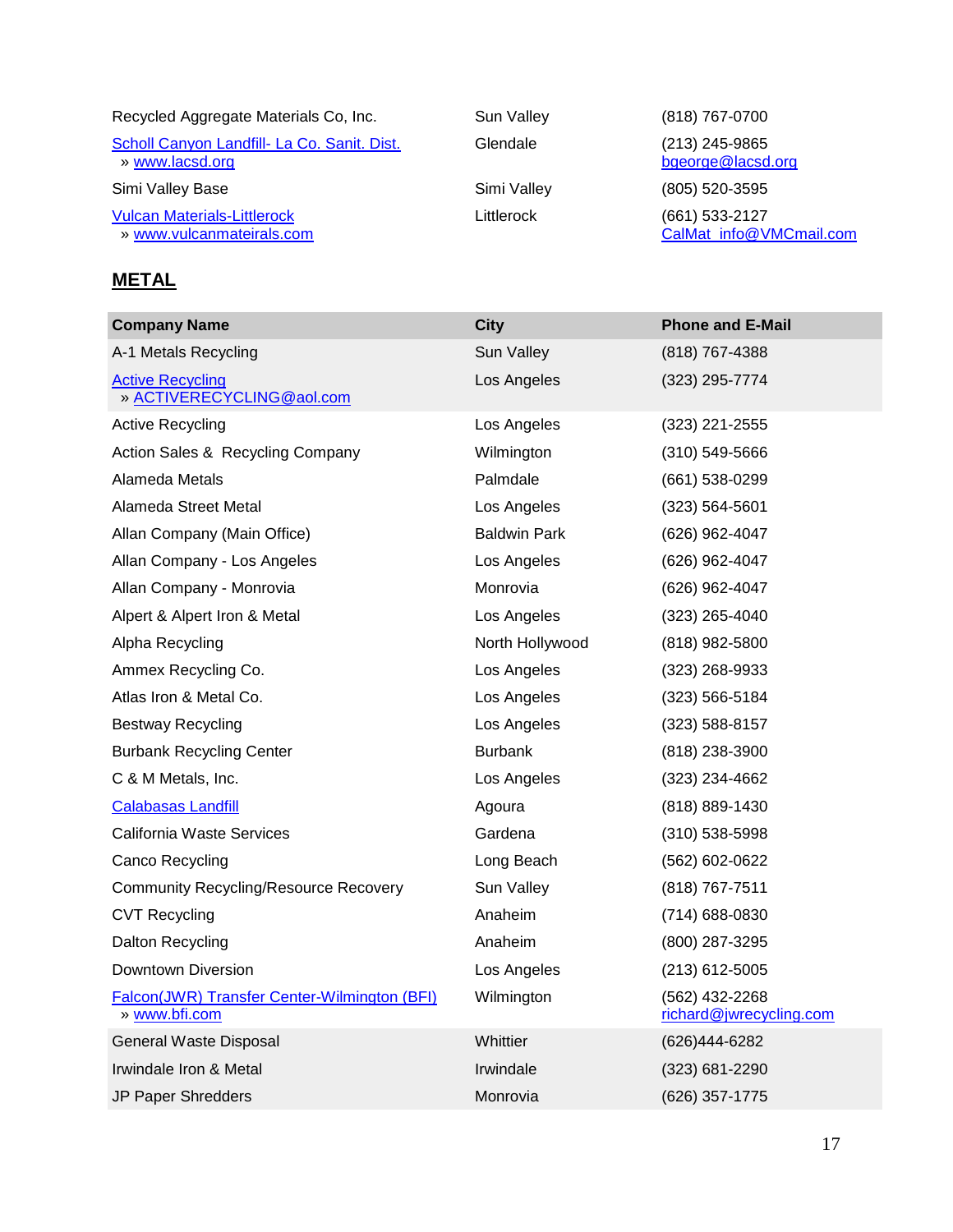| La Canada Recycling                                                           | Glendale        | (818) 247-3437                                           |
|-------------------------------------------------------------------------------|-----------------|----------------------------------------------------------|
| <b>Looney Bins Inc.</b><br>» www.looneybins.com                               | Sun Valley      | (800) 566-6392<br>mikehammer@looneybins.com              |
| <b>Pacific Coast Recycling</b>                                                | El Monte        | (626) 444-9530                                           |
| Pomona Scrap Metal Company                                                    | Pomona          | (909) 623-1373                                           |
| <b>Recycling Resources</b>                                                    | Pomona          | (909) 622-2076                                           |
| Scholl Canyon Landfill- La Co. Sanit. Dist.<br>» www.lacsd.org                | Glendale        | (323) 245-9865 / (818) 247-<br>0735<br>bgeorge@lacsd.org |
| Sims Hugo Neu- Irwindale Iron & Metal                                         | Irwindale       | (626) 359-5815                                           |
| Sun Valley Paper Stock Co.                                                    | Sun Valley      | (818) 767-8984                                           |
| Valley Iron & Metal Company                                                   | Sun Valley      | (312) 221-4943                                           |
| <b>Valley Metals</b>                                                          | North Hollywood | (818) 503-9153                                           |
| Waste Management Recycling                                                    | Sun Valley      | (818) 252-3111                                           |
| <b>OCC- CARDBOARD</b>                                                         |                 |                                                          |
| <b>Company Name</b>                                                           | <b>City</b>     | <b>Phone and E-Mail</b>                                  |
| <b>Active Recycling</b><br>» ACTIVERECYCLING@aol.com                          | Los Angeles     | (323) 295-7774                                           |
| <b>Calabasas Landfill</b>                                                     | Agoura          | (818) 889-1430                                           |
| California Waste Services                                                     | Gardena         | $(310) 538 - 5998$                                       |
| Carson Transfer Station (U.S.A. Waste of CA. Inc.)                            | Carson          | (310) 217-6300                                           |
| Falcon(JWR) Transfer Center-Wilmington (BFI)<br>» www.bfi.com                 | Wilmington      | (562) 432-2268<br>richard@jwrecycling.com                |
| Hi Waste Disposal Co.                                                         | Artesia         | (562) 865-8068                                           |
| <b>Looney Bins Inc.</b><br>» www.looneybins.com                               | Sun Valley      | (818) 768-7197<br>mikehammer@looneybins.com              |
| <b>Master Recycling Center, Inc.</b>                                          | El Monte        | (626) 350-4404                                           |
| <b>Nu-way Live Oak Landfill-Waste Management</b><br>» www.wastemanagement.com | Irwindale       | (626) 301-9727<br>webmaster@wm.com                       |
| Scholl Canyon Landfill- La Co. Sanit. Dist.<br>» www.lacsd.org                | Glendale        | (323) 245-9865<br>bgeorge@lacsd.org                      |
| <b>Smurfit Recycling Company</b>                                              | Torrance        | (310) 533-0333                                           |
|                                                                               |                 |                                                          |
| <b>PAINT</b>                                                                  |                 |                                                          |

| <b>Company Name</b>             | <b>City</b>    | <b>Phone and E-Mail</b> |
|---------------------------------|----------------|-------------------------|
| Amazon Environmental, Inc.      | Riverside      | $(951) 588 - 0206$      |
| Benny's Oil Filter Recycling    | Maywood        | (323) 773-2230          |
| <b>Burbank Recycling Center</b> | <b>Burbank</b> | (818) 238-3900          |
| <b>Calabasas Landfill</b>       | Agoura         | (818) 889-1430          |
| City Terrace Recycling, LLC     | Los Angeles    | (323) 780-7150          |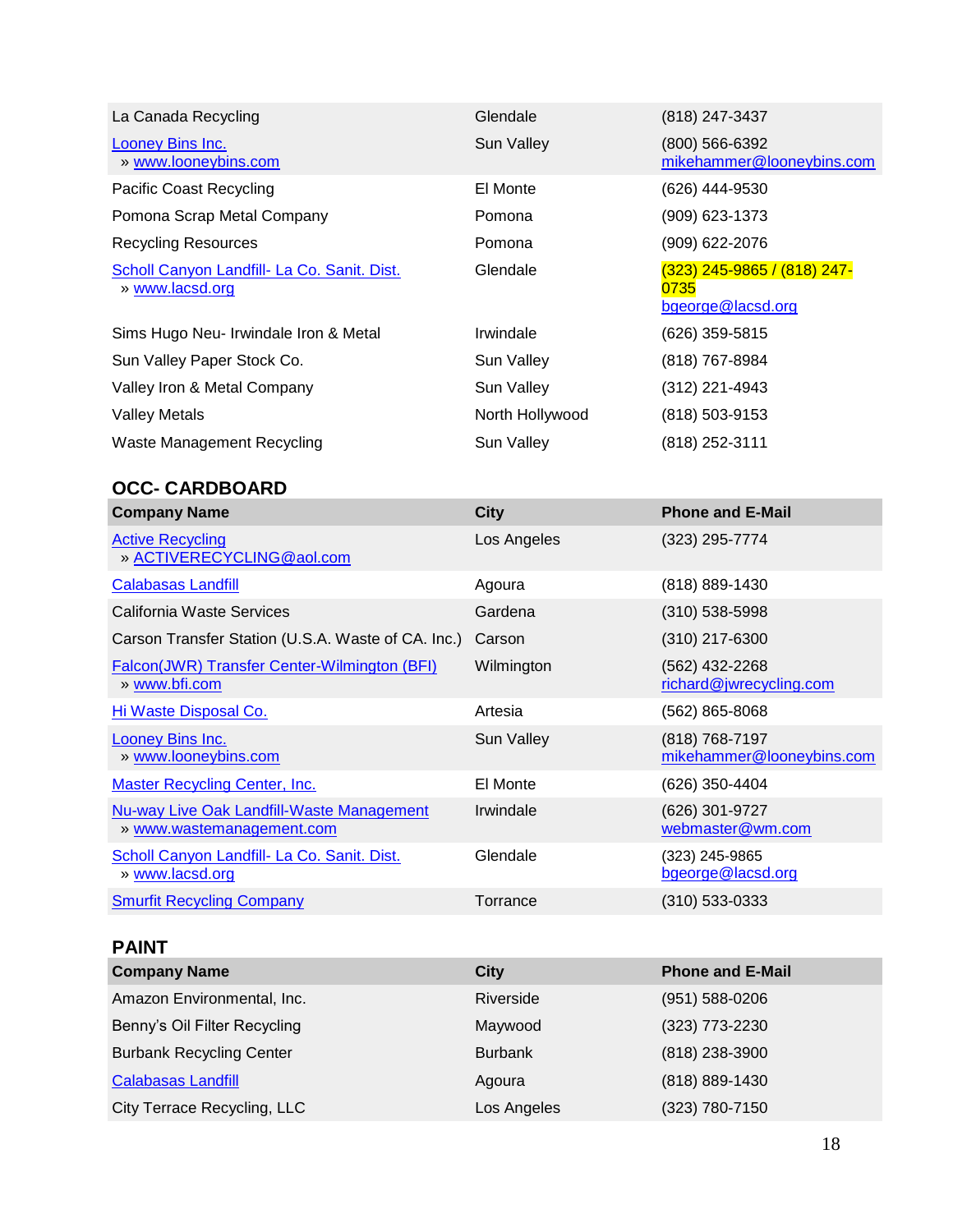| Master Recycling Center, Inc.                                          | El Monte  | (626) 350-4404                     |
|------------------------------------------------------------------------|-----------|------------------------------------|
| Nu-way Live Oak Landfill-Waste Management<br>» www.wastemanagement.com | Irwindale | (626) 301-9727<br>webmaster@wm.com |
| Veolia Environmental Services                                          | Azusa     | (626) 334-5117                     |

#### **PALLETS**

| <b>Company Name</b>                                           | <b>City</b> | <b>Phone and E-Mail</b>                     |
|---------------------------------------------------------------|-------------|---------------------------------------------|
| <b>Active Recycling</b><br>» ACTIVERECYCLING@aol.com          | Los Angeles | (323) 295-7774                              |
| <b>Another Pallet</b>                                         | Long Beach  | (562) 437-6106 / (562) 408-<br>6865         |
| Arnie's Supply Service                                        | Los Angeles | (323) 263-1696                              |
| <b>B &amp; B Pallet</b>                                       | Compton     | $(310)$ 537-4168                            |
| C & B Pallets                                                 | La Puente   | (626) 961-6791                              |
| <b>Cainas Pallets</b>                                         | Compton     | (310) 631-9190<br>cainsa@pacbell.net        |
| <b>Calabasas Landfill</b>                                     | Agoura      | (818) 889-1430                              |
| California Recycle                                            | Los Angeles | (323) 231-1884                              |
| California Waste Services                                     | Gardena     | $(310) 538 - 5998$                          |
| Carson Transfer Station (U.S.A. Waste of CA. Inc.)            | Carson      | (310) 217-6300                              |
| <b>Central City Pallets</b><br>» www.earth911.org/master.asp  | Los Angeles | (213) 892-0599                              |
| <b>Century Pallets</b><br>» www.earth911.org/master.asp       | Lynwood     | (310) 605-0788<br>info@centurypallets.com   |
| City Terrace Recycling, LLC                                   | Los Angeles | (323) 780-7150                              |
| <b>Community Recycling/Resource Recovery</b>                  | Sun Valley  | (818) 767-7511                              |
| <b>Construction and Demolition Recycling</b>                  | South Gate  | $(323)$ 357-6900                            |
| Downtown Diversion                                            | Los Angeles | $(213)$ 612-5005                            |
| East Valley Diversion                                         | Sun Valley  | (323) 353-0062                              |
| Falcon(JWR) Transfer Center-Wilmington (BFI)<br>» www.bfi.com | Wilmington  | (562) 432-2268<br>richard@jwrecycling.com   |
| <b>Falcon Transfer Station</b>                                | Wilmington  | (562) 590-8531                              |
| <b>Fs Pallets And Repair Service</b>                          | Gardena     | (310) 538-9165<br>fsswpallets@aol.com       |
| F.S. Southwest Woodworks Inc.                                 | Gardena     | $(310)$ 538-9165                            |
| L & R Wood Pallets                                            | Los Angeles | (323) 582-8752                              |
| <b>Looney Bins Inc.</b><br>» www.looneybins.com               | Sun Valley  | (818) 768-7197<br>mikehammer@looneybins.com |
| <b>Madison Materials</b>                                      | Santa Ana   | (714) 664-0159                              |
| <b>Master Recycling Center, Inc.</b>                          | El Monte    | (626) 350-4404                              |
| Nu-way Live Oak Landfill-Waste Management                     | Irwindale   | (626) 301-9727                              |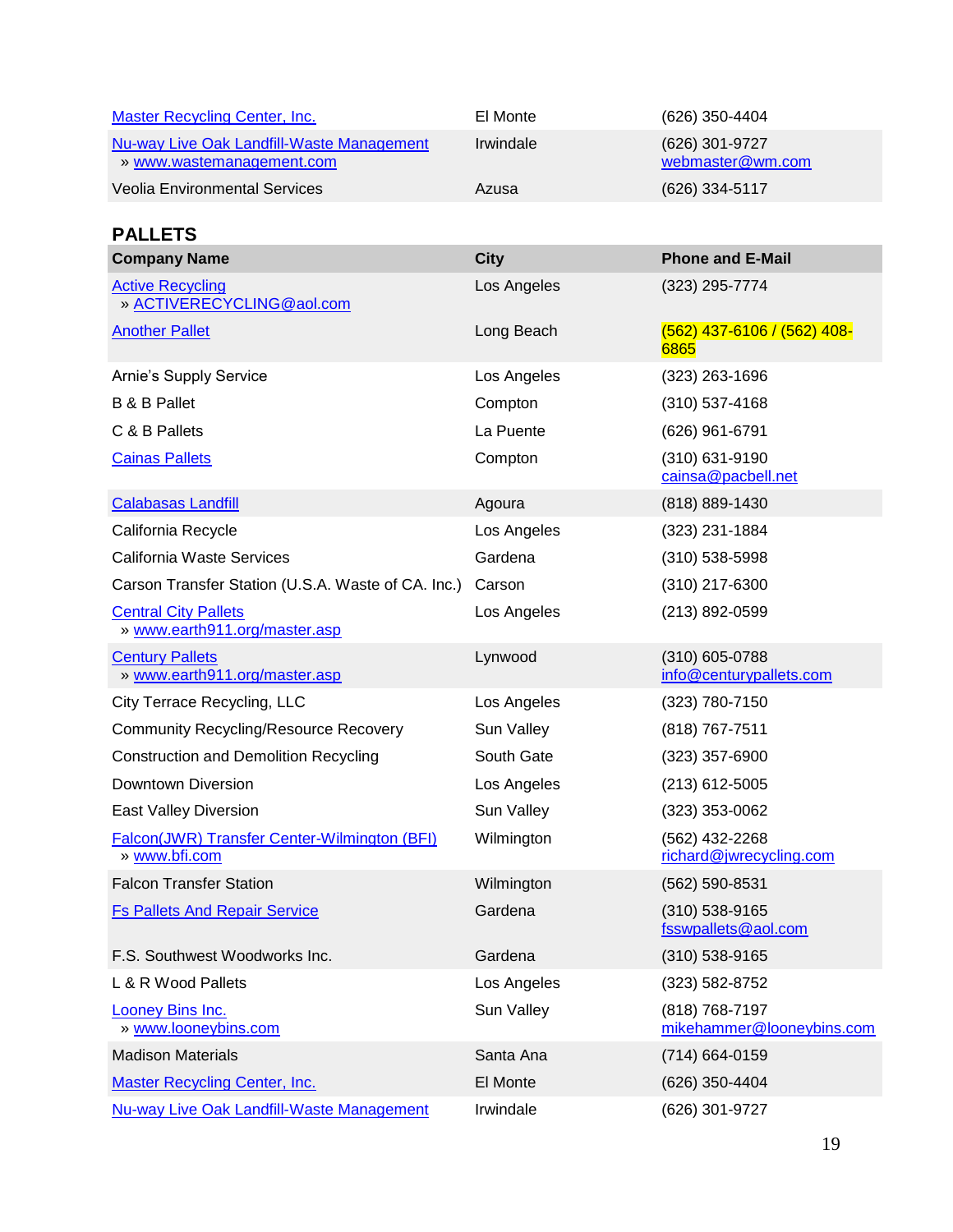| » www.wastemanagement.com                                      |                 | webmaster@wm.com                    |
|----------------------------------------------------------------|-----------------|-------------------------------------|
| One Stop Landscape Supply Co.                                  | <b>Redlands</b> | (909) 798-1278                      |
| Pico Rivera Pallet                                             | Colton          | (909) 777-5078                      |
| <b>RC Pallets</b>                                              | Lynwood         | (310) 608-3330                      |
| S & G Pallets                                                  | Los Angeles     | (213) 488-9457                      |
| S & M Pallet Co.                                               | Compton         | (310) 635-2664                      |
| Santa Monica Recycling and Transfer Station                    | Santa Monica    | (310) 829-7323                      |
| Scholl Canyon Landfill- La Co. Sanit. Dist.<br>» www.lacsd.org | Glendale        | (323) 245-9865<br>bgeorge@lacsd.org |
| <b>Southland Pallets</b>                                       | Los Angeles     | (323) 231-1884                      |
| <b>Western Pallet</b>                                          | Pomona          | (909) 622-5250                      |
| <b>Whittier Fertilizer</b>                                     | Pico Rivera     | (562) 699-3461                      |

### **PLASTIC**

| <b>Company Name</b>                                                    | <b>City</b>         | <b>Phone and E-Mail</b>            |
|------------------------------------------------------------------------|---------------------|------------------------------------|
| Action Sales & Recycling Company                                       | Wilmington          | $(310) 549 - 5666$                 |
| <b>Active Recycling</b><br>» ACTIVERECYCLING@aol.com                   | Los Angeles         | (323) 295-7774                     |
| Alameda Metals                                                         | Palmdale            | (661) 538-0299                     |
| <b>Alex Plastics Recycling</b>                                         | Vernon              | (323) 582-4360                     |
| Allan Company (Main Office)                                            | <b>Baldwin Park</b> | (626) 962-4047                     |
| Allan Company - Monrovia                                               | Monrovia            | (626) 962-4047                     |
| Ammex Recycling Co.                                                    | Los Angeles         | (323) 268-9933                     |
| <b>Associated Students Recycling - CSULB</b>                           | Long Beach          | (562) 985-5461                     |
| <b>Burbank Recycling Center</b>                                        | <b>Burbank</b>      | (818) 238-3900                     |
| <b>Calabasas Landfill</b>                                              | Agoura              | (818) 889-1430                     |
| Carson Transfer Station (U.S.A. Waste of CA. Inc.)                     | Carson              | (310) 217-6300                     |
| <b>Certified Document Destruction</b>                                  | Anaheim             | (800) 287-3295                     |
| <b>Construction and Demolition Recycling</b>                           | South Gate          | (323) 357-6900                     |
| <b>Dalton Recycling</b>                                                | Anaheim             | (800) 287-3295                     |
| Ecoplast - Pomona                                                      | Pomona              | (909) 590-5730                     |
| <b>Envision Plastics</b>                                               | Chino               | (909) 590-7334                     |
| <b>Full Circle Recycling</b>                                           | Huntington Park     | (310) 417-8211                     |
| Hi Waste Disposal Co.                                                  | Artesia             | $(562)$ 865-8068                   |
| Joy & G International Inc.                                             | San Gabriel         | (626) 288-9070                     |
| <b>Master Recycling Center, Inc.</b>                                   | El Monte            | (626) 350-4404                     |
| Monrovia Recycling Center                                              | Monrovia            | (626) 303-4617                     |
| Nu-way Live Oak Landfill-Waste Management<br>» www.wastemanagement.com | Irwindale           | (626) 301-9727<br>webmaster@wm.com |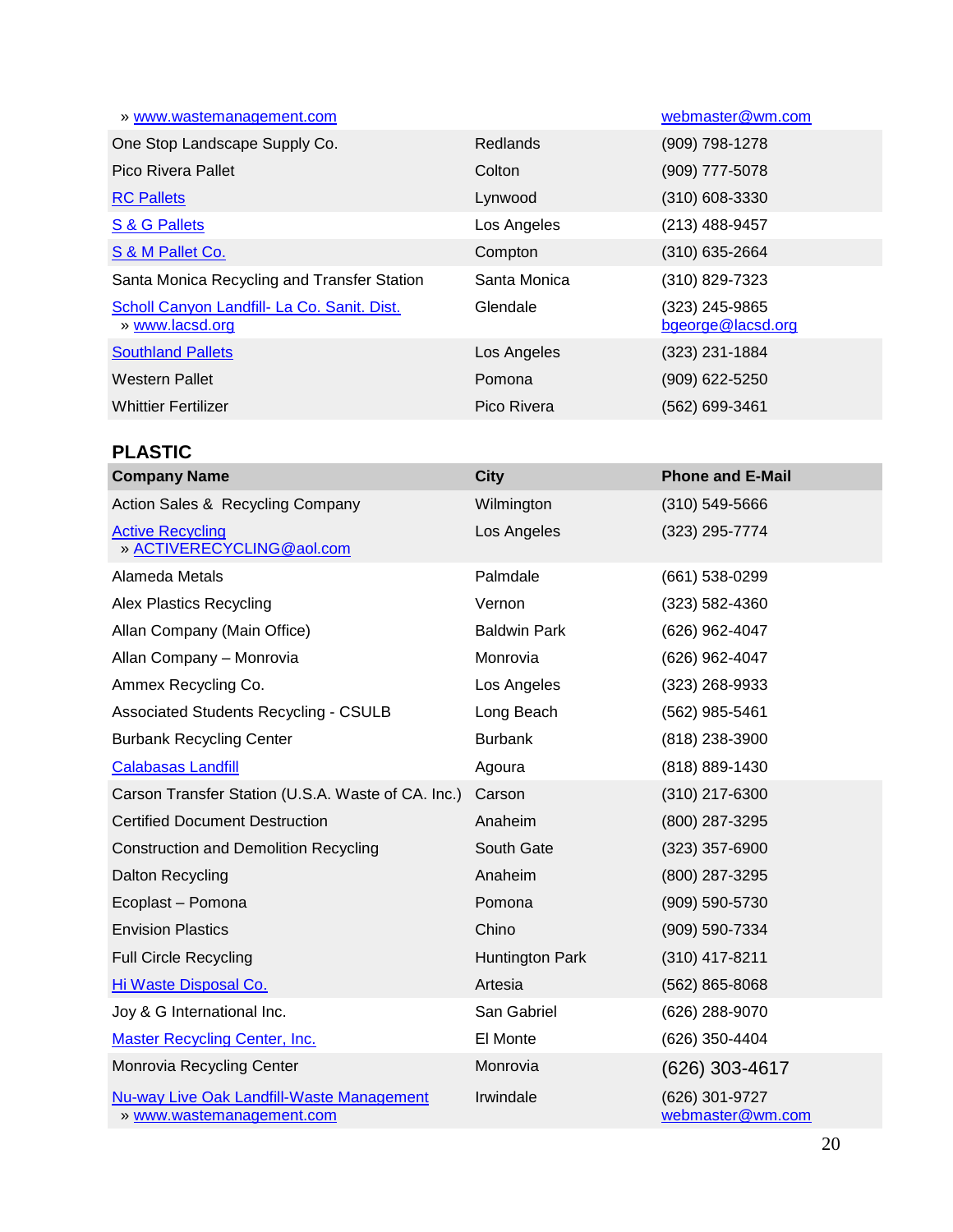| Pacific/west Recycling Services, Inc.                                | Manhattan Beach   | $(310) 545 - 4972$                        |
|----------------------------------------------------------------------|-------------------|-------------------------------------------|
| Scholl Canyon Landfill- La Co. Sanit. Dist.<br>» www.lacsd.org       | Glendale          | (323) 245-9865<br>bgeorge@lacsd.org       |
| <b>Talco Plastics</b>                                                | Corona            | (951) 531-2000                            |
| <b>Valley Metals</b>                                                 | North Hollywood   | (818) 503-9153                            |
| <b>ROOFING</b>                                                       |                   |                                           |
| <b>Company Name</b>                                                  | <b>City</b>       | <b>Phone and E-Mail</b>                   |
| <b>Active Recycling</b><br>» ACTIVERECYCLING@aol.com                 | Los Angeles       | (323) 295-7774                            |
| Carson Transfer Station (U.S.A. Waste of CA.<br>Inc.)                | Carson            | (310) 217-6300                            |
| <b>Community Recycling/Resource Recovery</b>                         | <b>Sun Valley</b> | (818) 767-7511                            |
| <b>Madison Materials</b>                                             | Santa Ana         | (714) 664-0159                            |
| <b>NASA Disposal</b>                                                 | Montobello        | (888) 888-0388                            |
| <b>WOOD</b>                                                          |                   |                                           |
| <b>Company Name</b>                                                  | <b>City</b>       | <b>Phone and E-Mail</b>                   |
| <b>Active Recycling</b><br>» ACTIVERECYCLING@aol.com                 | Los Angeles       | (323) 295-7774                            |
| <b>Another Pallet</b>                                                | Long Beach        | (562) 437-6106 / (562) 408-6865           |
| <b>Arnie's Supply Service</b>                                        | Los Angeles       | $(323)$ 263-1696                          |
| Artesia Sawdust                                                      | Ontario           | (909) 947-5983                            |
| <b>B &amp; B Pallet</b>                                              | Compton           | $(310)$ 537-4168                          |
| <b>BLT Enterprises L.L.C.-Central LA Transfer Station</b>            | Los Angeles       | (213) 746-9700                            |
| <b>Bradley Landfill And Recycling</b><br>» www.wm.com                | Sun Valley        | (818) 767-6180<br>webmaster@wm.com        |
| <b>Calabasas Landfill</b>                                            | Agoura            | (818) 889-1430                            |
| California Waste Services                                            | Gardena           | (310) 538-5998                            |
| Carson Transfer Station (U.S.A. Waste of CA. Inc.)                   | Carson            | (310) 217-6300                            |
| <b>Community Recycling/Resource Recovery</b>                         | Sun Valley        | (818) 767-7511                            |
| Downtown Diversion                                                   | Los Angeles       | $(213)$ 612-5005                          |
| <b>East Valley Diversion</b>                                         | Sun Valley        | $(323)$ 353-0062                          |
| <b>Falcon(JWR) Transfer Center-Wilmington (BFI)</b><br>» www.bfi.com | Wilmington        | (562) 432-2268<br>richard@jwrecycling.com |
| <b>Falcon Transfer Station</b>                                       | Wilmington        | (562) 590-8531                            |
| <b>Fs Pallets And Repair Service</b>                                 | Gardena           | (310) 538-9165<br>fsswpallets@aol.com     |
| General Waste Disposal                                               | Whittier          | (626) 444-6282                            |
| Hi Waste Disposal Co.                                                | Artesia           | $(562)$ 865-8068                          |
| <b>Looney Bins Inc.</b>                                              | Sun Valley        | (818) 768-7197                            |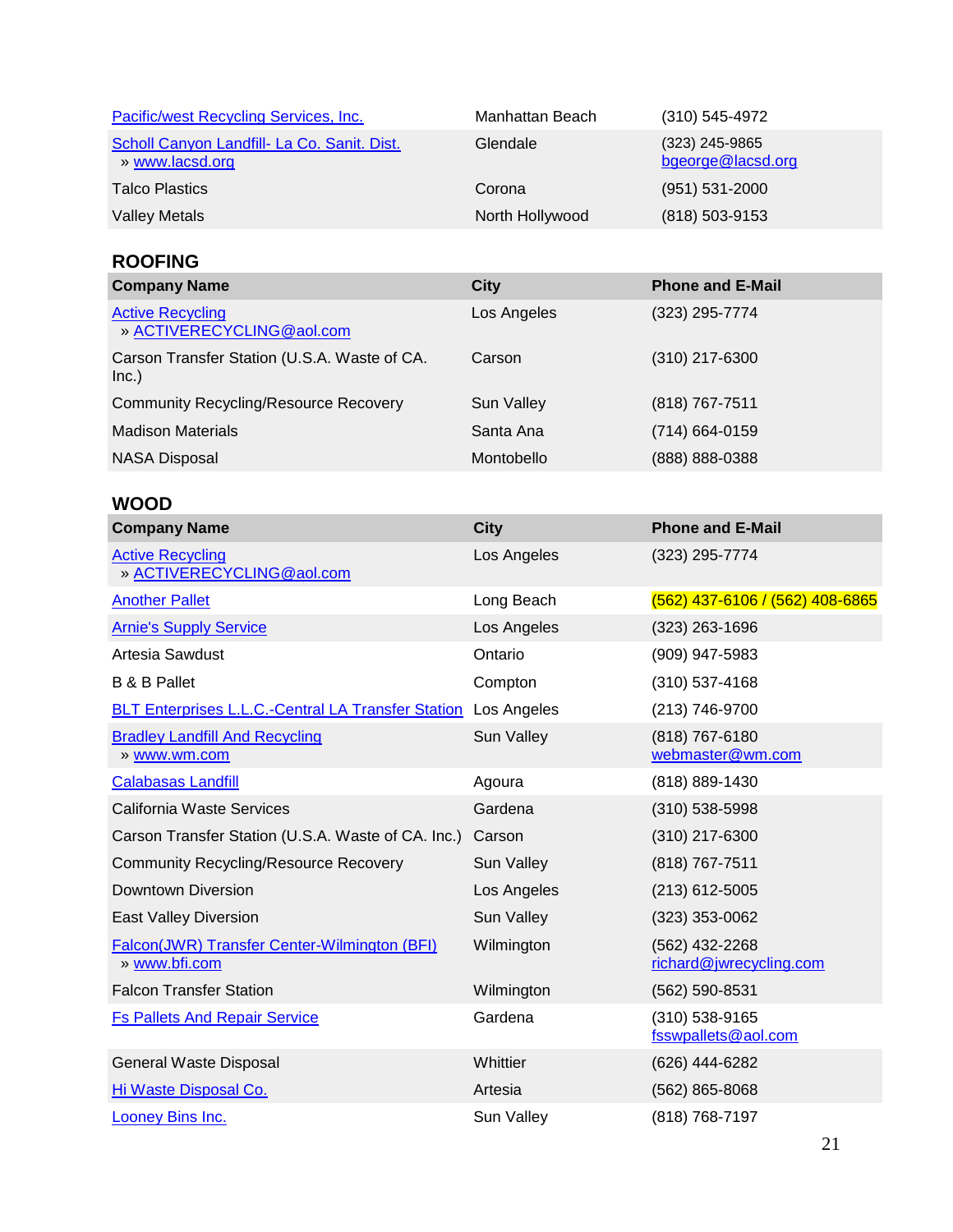| » www.looneybins.com                                                   |                      | mikehammer@looneybins.com              |
|------------------------------------------------------------------------|----------------------|----------------------------------------|
| <b>Master Recycling Center, Inc.</b>                                   | El Monte             | (626) 350-4404                         |
| <b>Madison Materials</b>                                               | Sana Ana             | (714) 664-0159                         |
| <b>NASA Disposal</b>                                                   | Montobello           | (888) 888-0388                         |
| Nu-way Live Oak Landfill-Waste Management<br>» www.wastemanagement.com | Irwindale            | (626) 301-9727<br>webmaster@wm.com     |
| <b>Ornelas Construction Clean Up</b>                                   | <b>Mission Hills</b> | (818) 364-1278                         |
| <b>Puente Hills Material Recovery</b>                                  | Industry             | (562) 908-4288                         |
| <b>Resource Conservation Group</b>                                     | Los Angeles          | (213) 278-2815                         |
| Scholl Canyon Landfill- La Co. Sanit. Dist.<br>» www.lacsd.org         | Glendale             | (323) 245-9865<br>bgeorge@lacsd.org    |
| <b>Waste Recovery And Recycling</b><br>» www.wm.com                    | South Gate           | (323) 560-8488<br>webmaster@wm.com     |
| Western Pallet                                                         | Pomona               | (909) 622-5250                         |
| <b>Whittier Fertilizer</b>                                             | Pico Rivera          | (562) 699-3461<br>whittierfert@oco.net |

#### **OTHER C&D**

| <b>Company Name</b>                                                  | <b>City</b>    | <b>Phone and E-Mail</b>                     |
|----------------------------------------------------------------------|----------------|---------------------------------------------|
| <b>Active Recycling</b><br>» ACTIVERECYCLING@aol.com                 | Los Angeles    | (323) 295-7774                              |
| Arca                                                                 | Compton        | (310) 763-2212                              |
| <b>BLT Enterprises L.L.C.-Central LA Transfer Station</b>            | Los Angeles    | (213) 746-9700                              |
| <b>Bradley Landfill And Recycling</b><br>» www.wm.com                | Sun Valley     | (818) 767-6180<br>webmaster@wm.com          |
| <b>Burbank Recycling Center</b>                                      | <b>Burbank</b> | (818) 238-3900                              |
| <b>Calabasas Landfill</b>                                            | Agoura         | (818) 889-1430                              |
| <b>Carpet Pad Recycling</b>                                          | South El Monte | (626) 444-6048                              |
| <b>Community Recycling/Resource Recovery</b>                         | Sun Valley     | (818) 767-7511                              |
| Downey Area Recycling & Transfer                                     | Downey         | (562) 622-3503                              |
| Downtown Diversion                                                   | Los Angeles    | (213) 612-5005                              |
| <b>Habitat For Humanity</b><br>» www.valleyhabitat.org               | Pacoima        | (818) 897-0940<br>hfhsf.sc.v@earthlink.net  |
| <b>Habitat For Humanity-pomona Valley</b><br>» www.pomvalhabitat.org | La Verne       | (909) 596-7098<br>pvhab@juno.com            |
| La Canada Recycling                                                  | Glendale       | (818) 247-3437                              |
| Laser Cartridge Exchange                                             | San Dimas      | (909) 592-5551                              |
| Looney Bins Inc.<br>» www.looneybins.com                             | Sun Valley     | (818) 768-7197<br>mikehammer@looneybins.com |
| Manchester Sash & Doors                                              | Pomona         | (323) 759-0344                              |
| <b>NASA Disposal</b>                                                 | Montobello     | (888) 888-0388                              |